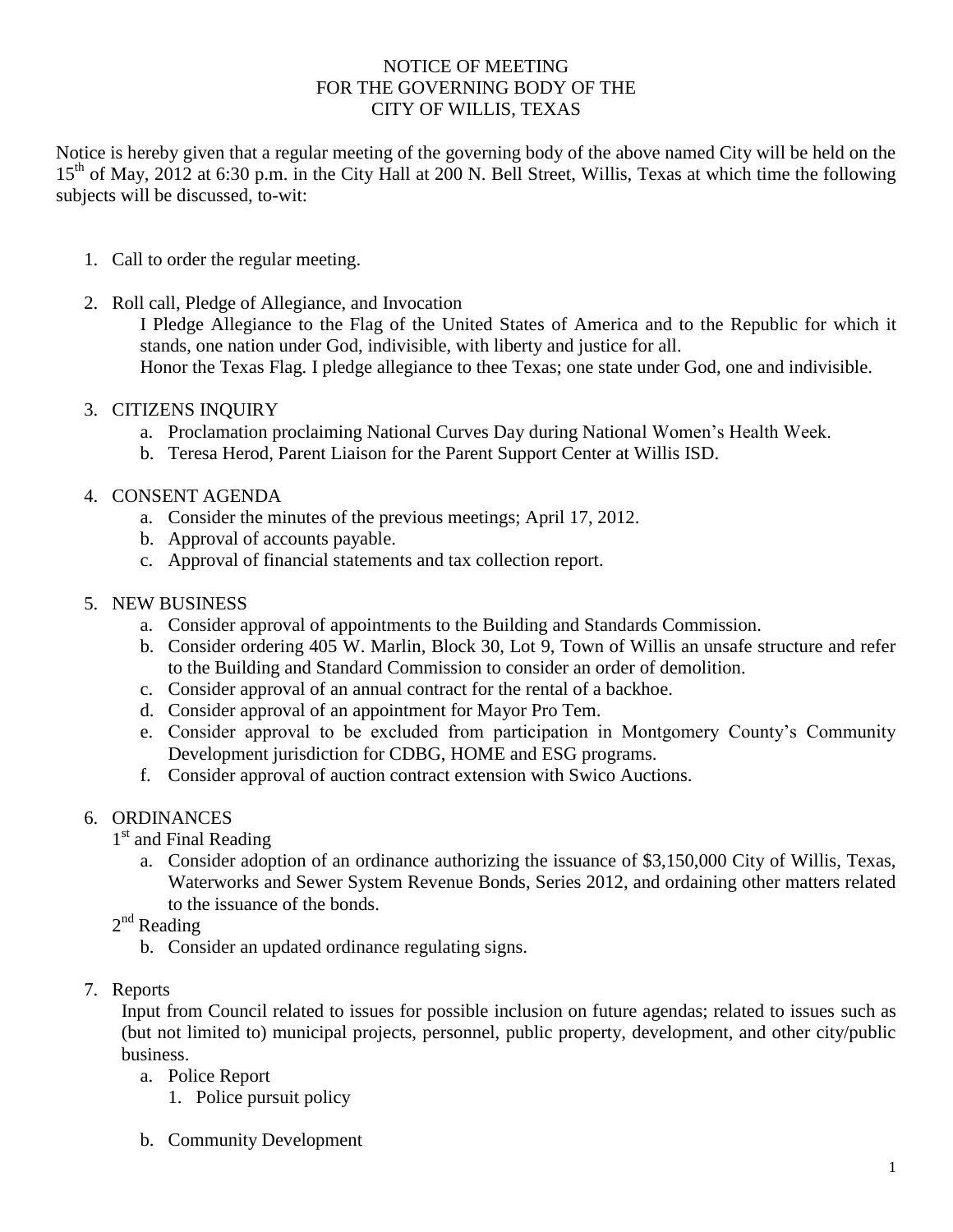- 1. Trash Off report
- 2. Demolition and Lot Clean Up report
- c. Engineering report
	- 1. A-1 Paving update
	- 2. TWDB Catahoula well update
- d. City Manager's report
	- 1. Newquest reimbursement form
	- 2. Budget timeline
	- 3. Public Works building
- 8. Adjourn.

Dated this  $9^{th}$  day of May, 2012.

CITY OF WILLIS, TEXAS

Brenda Burns, City Secretary

\_\_\_\_\_\_\_\_\_\_\_\_\_\_\_\_\_\_\_\_\_\_\_\_\_\_\_\_\_\_\_\_\_\_\_

I, the undersigned authority, do hereby certify that the above Notice of meeting of the governing body of the above named City Council is a true and correct copy of said Notice and that I posted a true and correct copy of said Notice on the bulletin board, at the City Hall of said City in Willis, Texas a place convenient and readily accessible to the general public at all times, and said Notice was posted on May 9, 2012 at 3:00 p.m. and remained so posted continuously for at least 72 hours preceding the scheduled time of said meeting.

Dated this the  $9<sup>th</sup>$  day of May, 2012.

\_\_\_\_\_\_\_\_\_\_\_\_\_\_\_\_\_\_\_\_\_\_\_\_\_\_\_\_\_\_\_\_\_

CITY OF WILLIS, TEXAS

Brenda Burns, City Secretary

The City Council for the City of Willis reserves the right to adjourn into executive session at any time during the course of this meeting to discuss any of the matters listed above as authorized by Texas Government Code, Section 551.071 (Consultation with Attorney); 551.072 (Deliberation about Real Property); 551.073 (Deliberations about Gifts & Donations); 551.074 (Personnel Matters); 551.076 (Deliberation about Security Devices; and 551.086 (Economic Development).

It is the policy of the City of Willis to afford disabled persons maximum access to all public meetings. The City of Willis will make reasonable accommodations to address the needs of persons with vision or hearing impairments or other disabilities, including the provision of readers or sign language interpreters when requested reasonably in advance.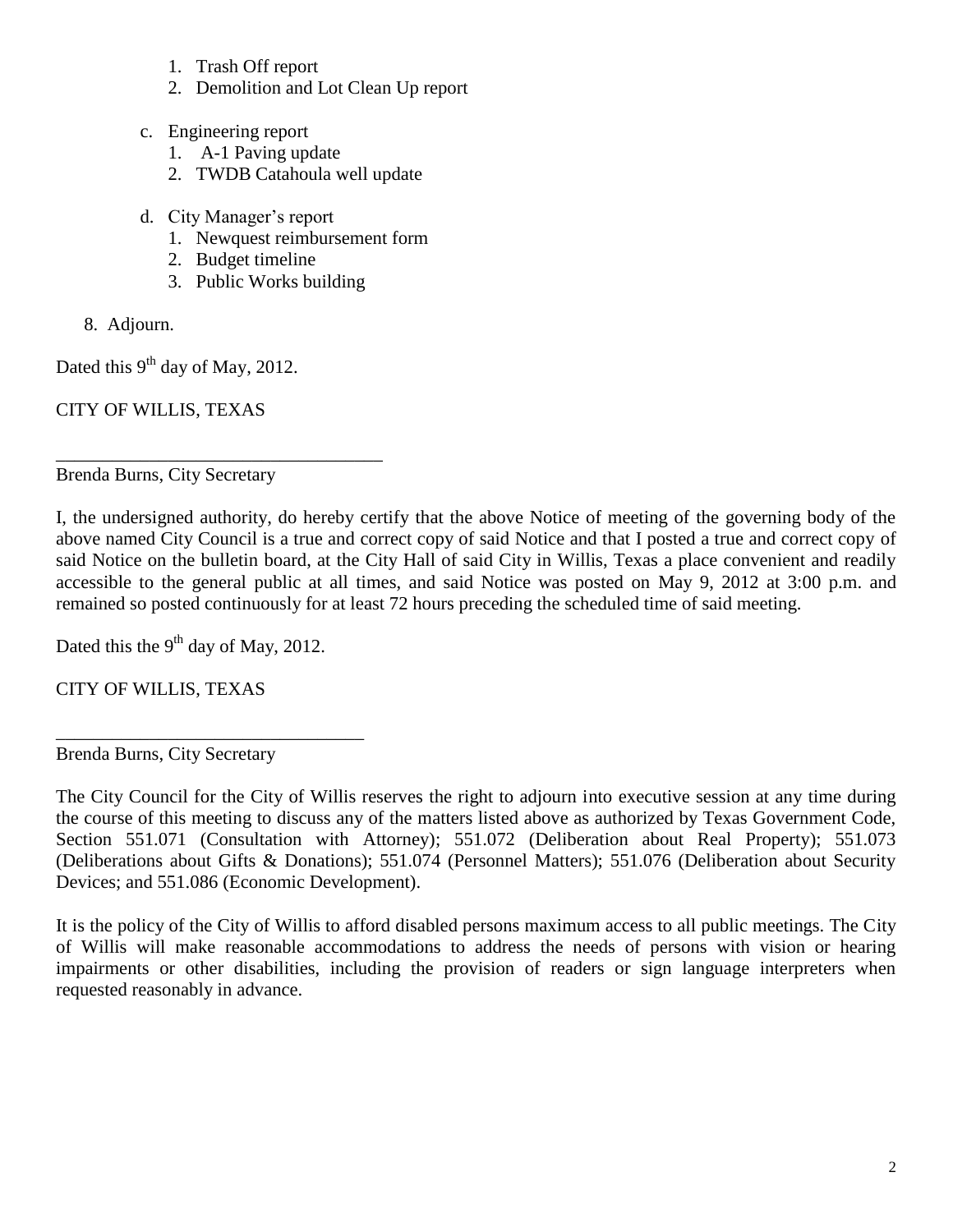Willis, Texas May 15, 2012 6:30 p.m.

The City Council of the City of Willis, Texas convened in regular session at the City Hall on the date and time aforesaid, with the following members present:

> Leonard Reed, Mayor Thomas Belinoski, Council Member John Lovelady, Council Member Anna Ross, Council Member Tamara Young-Hector, Council Member Bill Van Alstyne, Council Member Hector Forestier, City Manager James Nowak, Police Chief John Mangiameli, Community Development Director Arthur Faiello, Public Works Director Larry Foerster, City Attorney Brenda Burns, City Secretary

and the following members absent: none, constituting a quorum at which time the following business was transacted to-wit:

- 1. Call to order the regular meeting. Mayor called the meeting to order.
- 2. Roll call, Pledge of Allegiance, and Invocation I Pledge Allegiance to the Flag of the United States of America and to the Republic for which it stands, one nation under God, indivisible, with liberty and justice for all. Honor the Texas Flag. I pledge allegiance to thee Texas; one state under God, one and indivisible. Mayor Reed called roll, all members were present. Pledges were recited. John Lovelady said the invocation.

#### 3. CITIZENS INQUIRY

a. Proclamation proclaiming National Curves Day during National Women's Health Week.

Mayor read proclamation and presented it to Curves of Willis.

- b. Teresa Herod, Parent Liaison for the Parent Support Center at Willis ISD. Ms. Herod advised Council of the programs being offered at Willis ISD Parmley annex. The center is open Monday through Thursday 6:00 a.m. to 6:00 p.m.
- c. Lauren Swonke spoke about the monthly newspaper she has started, Ten-Ninety Seven.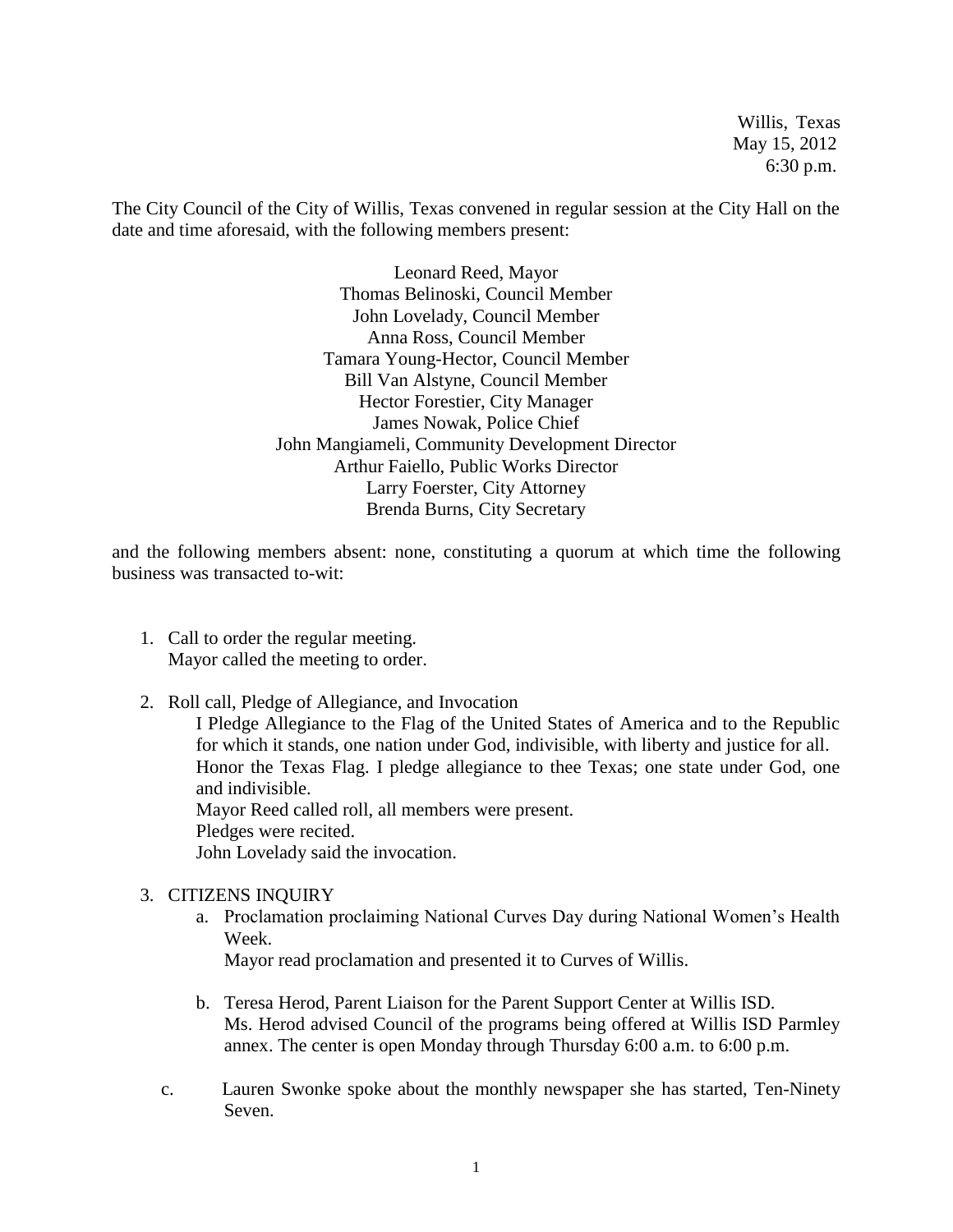### 4. CONSENT AGENDA

- a. Consider the minutes of the previous meetings; April 17, 2012.
- b. Approval of accounts payable.
- c. Approval of financial statements and tax collection report. Mayor Reed called for any questions or comments on the consent agenda. None were received. Mayor and Council approved items 4a – 4c by unanimous consent.

### 5. NEW BUSINESS

- a. Consider approval of appointments to the Building and Standards Commission. Mr. Forestier stated the commission had two vacancies and one member that does not attend the meetings. Staff was recommending approving appointments to the board for the next two or three months while the ordinance can be updated to have Council hearing the cases. Thomas Belinoski made a motion to appoint Robby Odell and Pam George to fill the vacancies and to appoint Bill York to replace Don Ryan. Tamara Young-Hector seconded the motion. Motion passed unanimously.
- b. Consider ordering 405 W. Marlin, Block 30, Lot 9, Town of Willis an unsafe structure and refer to the Building and Standard Commission to consider an order of demolition.

John Mangiameli presented pictures of the property and believes there is enough evidence to take the matter before the Building and Standard Commission to deem the property unsafe. Motion was made by John Lovelady to submit 405 W. Marlin to the Building and Standard Commission for an order of demolition. Tamara Young-Hector seconded the motion. Motion passed unanimously.

- c. Consider approval of an annual contract for the rental of a backhoe.
	- Mr. Forestier stated the 1996 John Deere backhoe had reached the life expectancy and the repairs required would be approximately \$4,500. Staff has signed a one month lease and would like to sign one for a year at a cost of \$1,880 per month instead of repairing old backhoe. The lease would be through RSC. Motion was made by John Lovelady to approve the 12-month lease at \$1,880 per month. Thomas Belinoski seconded the motion. Motion passed unanimously.
- d. Consider approval of an appointment for Mayor Pro Tem. Tamara Young-Hector nominated Bill Van Alstyne. Mayor called for any other nomination. None were received. Mayor approved the nomination by unanimous consent.
- e. Consider approval to be excluded from participation in Montgomery County's Community Development jurisdiction for CDBG, HOME and ESG programs. Mr. Forestier stated if the city participates with the county we would not be able to participate on our own. Staff was recommending the city not participate with the county. Tamara Young-Hector made a motion to be excluded from the County's program. John Lovelady seconded the motion. Motion passed unanimously.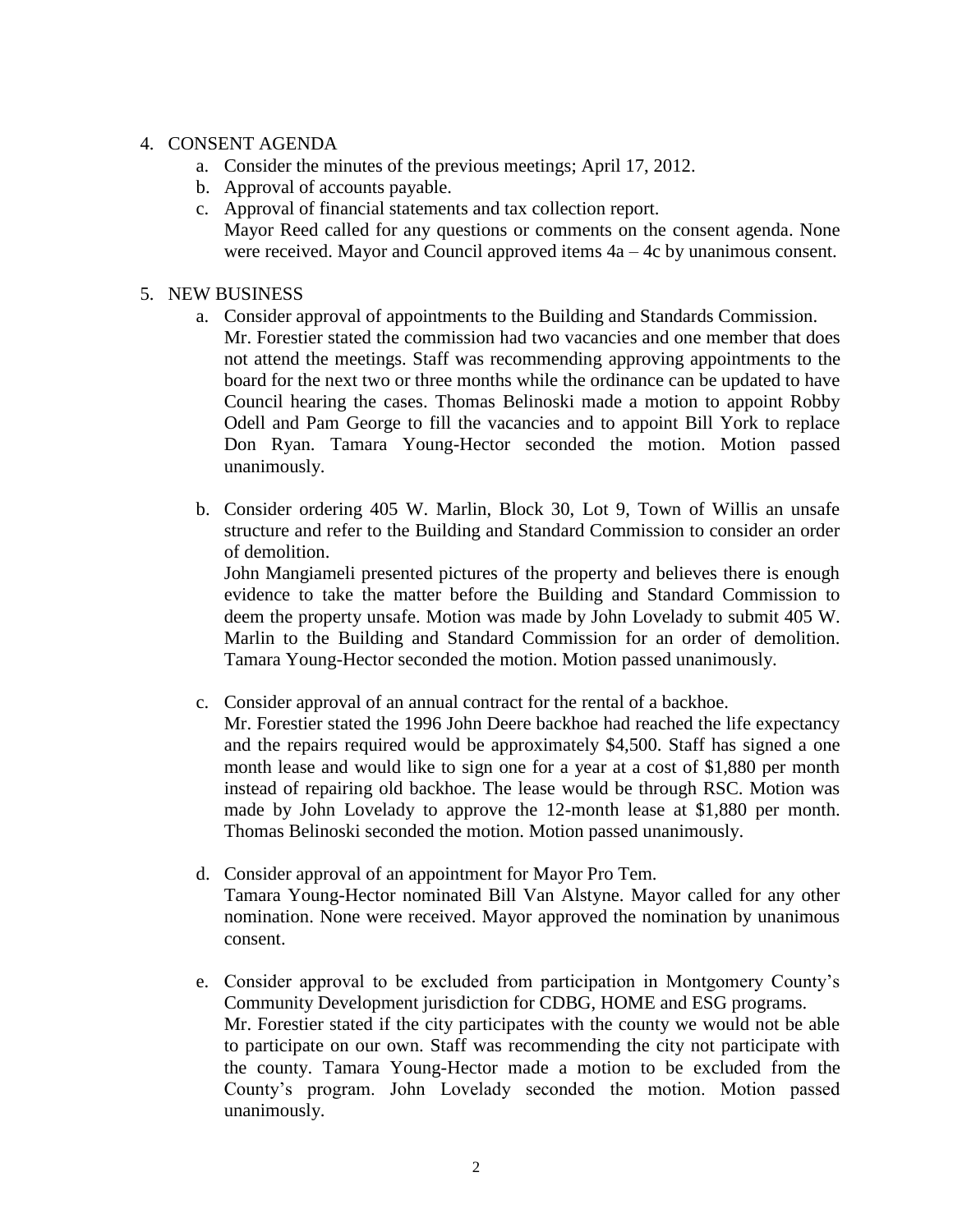f. Consider approval of auction contract extension with Swico Auctions.

Mr. Forestier stated the city has been using Swico since 2003 and was recommending the contract be extended for 1-year. Anna Ross made a motion to extend the contract with Swico Auctions for 1-year. Bill Van Alstyne seconded the motion. Motion passed unanimously.

#### 6. ORDINANCES

## 1<sup>st</sup> and Final Reading

a. Consider adoption of an ordinance authorizing the issuance of \$3,150,000 City of Willis, Texas, Waterworks and Sewer System Revenue Bonds, Series 2012, and ordaining other matters related to the issuance of the bonds.

Bill Blitch stated the issuance will be for the drilling of the Catahoula wells. The Texas Water Development Board has approved. Debt will be paid back with funds being paid to the San Jacinto River Authority. Upon approval funds will be released on June 20<sup>th</sup>. Mayor read the following caption; "ORDINANCE AUTHORIZING THE ISSUANCE OF \$3,150,000 CITY OF WILLIS, TEXAS, WATERWORKS AND SEWER SYTEM REVENUE BONDS, SERIES 2012 AND ORDAINING OTHER MATTERS REATING TO THE ISSUANCE OF THE BONDS" Motion was made by Bill Van Alstyne to approve the ordinance as written. John Lovelady seconded the motion. Motion passed unanimously.

## $2<sup>nd</sup>$  Reading

b. Consider an updated ordinance regulating signs.

Mayor read the following caption, "AN ORDINANCE REGULATING THE PLACEMENT OF SIGNS IN THE CITY OF WILLIS AND ITS EXTRA-TERRITORIAL JURISDICTION AND ESTABLISHING EXCEPTIONS TO SUCH PROHIBITON; PROVIDING DEFINITIONS; PROVIDING REMOVAL PROCEDURES; PROVIDING ENFORCEMENT AUTHORITY; PROVIDING A SEVERABILITY CLAUSE; REPEALING ORDINANCE NO. 07-0619, DATED June 19, 2007, AS FOUND IN CHAPTER 150 OF THE CITY CODE OF ORDINANCES; PROVIDING FOR PENALTIES FOR THE VIOLATION OF THIS ORDINANCE; PROVIDING A SAVINGS CLAUSE IF ANY PORTION HEREOF IS DEEMED TO BE INVALID; PROVIDING A TEXAS OPEN MEETNGS ACT CLAUSE; AND PROVIDING AN EFFECTIVE DATE AFTER PUBLICATION AS PROVIDED BY LAW". Motion was made by Thomas Belinoski to approve the ordinance as written. Bill Van Alstyne seconded the motion. Motion passed unanimously.

#### 7. Reports

Input from Council related to issues for possible inclusion on future agendas; related to issues such as (but not limited to) municipal projects, personnel, public property, development, and other city/public business.

- a. Police Report
	- 1. Police pursuit policy

Chief Nowak updated Council on the policy in place.

- b. Community Development
	- 1. Trash Off report